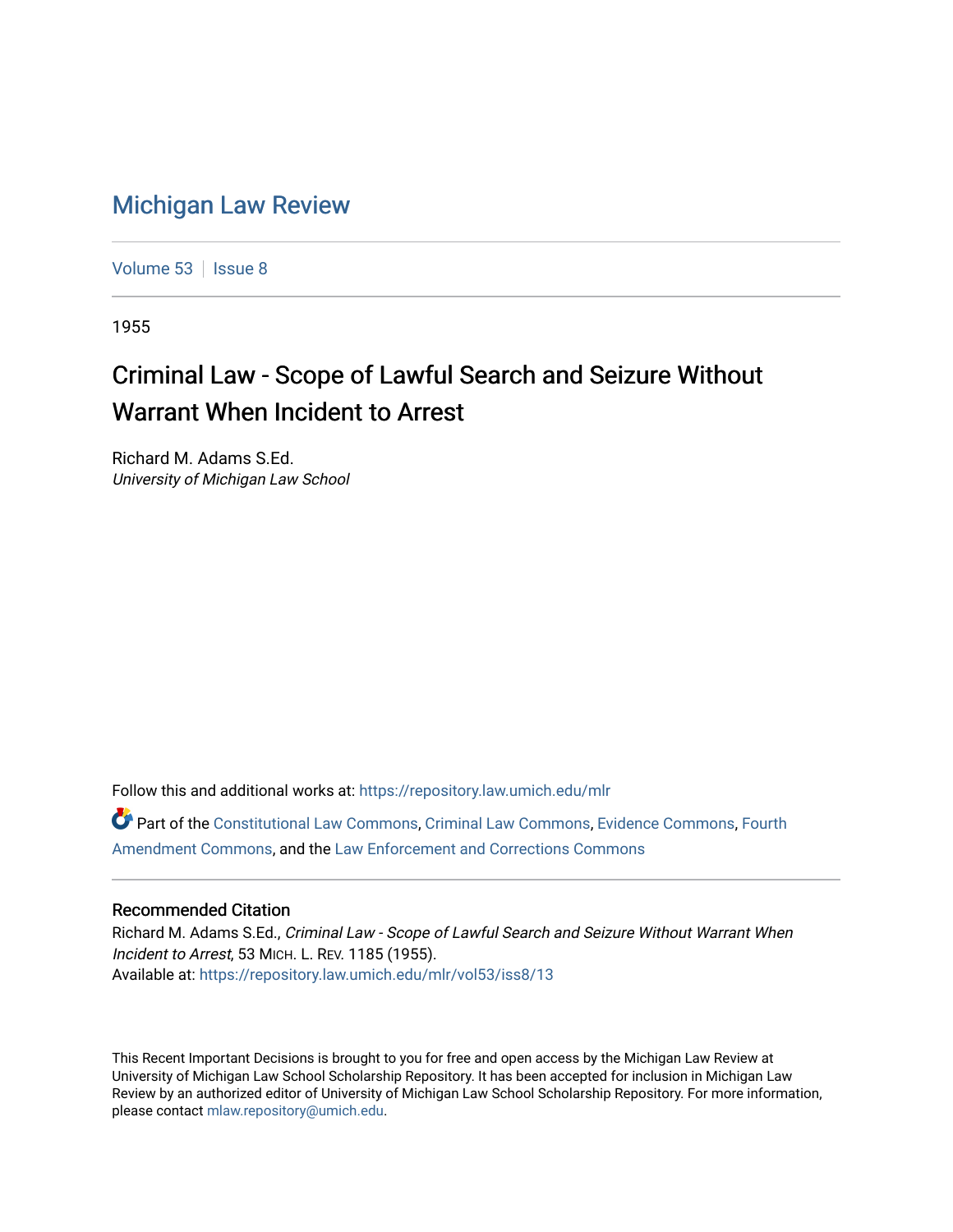CRIMINAL LAW-SCOPE OF LAWFUL SEARCH AND SEIZURE WITHOUT WARRANT WHEN INCIDENT TO ARREST-Acting on information that defendants were engaged in the "numbers racket" in violation of the Michigan gambling laws, police officers picked up three of the defendants in an automobile, took them to the police station, and proceeded to the home of their accomplice, Abbey Clay. On being admitted to the residence, the officers placed Abbey Clay under arrest and, despite her objections, promptly searched the L-shaped room in which they were standing when the arrest was made. Although the officers did not have a search warrant, they looked through defendant's pocketbook, magazine rack, and a cardboard box which was in full view on the dining room table. The box revealed a number of duplicate policy slips with defendant's code number thereon which were introduced as evidence at the trial. The defendant contended that because the officers had sufficient time to acquire a search warrant and failed to do so, they had violated the "unreasonable search and seizure" clauses of the federal and state constitutions. Disposing of this argument, the lower court found that the evidence was admissible. On appeal, *held,* affirmed. Evidence acquired in a private home by search and seizure without a warrant could be admitted when obtained in conjunction with a valid arrest. *People v. Taylor,* (Mich. 1954) 67 N. W. (2d) 698.

the benefit of the light because it has changed  $\ldots$  the plaintiff may be guilty of contributory negligence as a matter of law for failure to observe." Principal case at 258.

فالمستحدث والمستحدث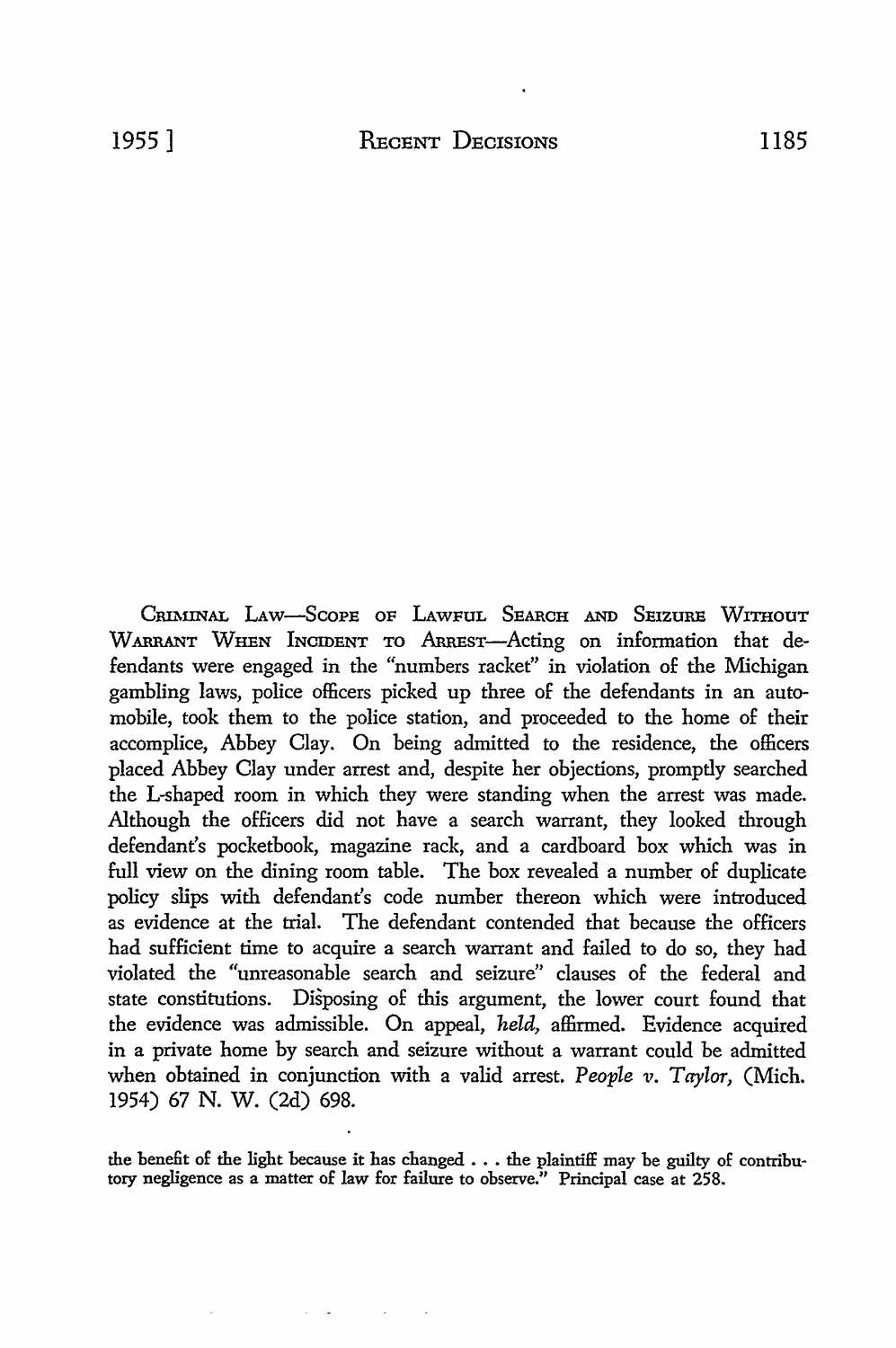It is well recognized that if incident to a proper arrest, a limited search of a private residence by an officer without a search warrant is not a violation of the "unreasonable search and seizure" clause of the Fourth Amendment<sup>1</sup> or the corresponding provision of the Michigan Constitution.<sup>2</sup> If the arrest is also made without a warrant, such arrest and subsequent search must be justified by facts sufficient to give the officer probable cause to believe that the defendant had committed a felony.<sup>3</sup> The reasonableness of the search, therefore, is measured by the information the officer had prior to making it, and not by the character of the evidence obtained. But even where the arrest is sustained by a warrant, the officers may not search any part of the house except that which it was necessary to enter in making the arrest.<sup>4</sup> Applying these several rules to the principal case, the decision can hardly be challenged. But the reasoning which the court used in reaching this result leaves room for question. The opinion begins with the statement that there was "no showing that the officers would have or did have sufficient time after the arrest of defendants ... [those apprehended in the automobile] ... to get a search warrant and come ... to the home of Abbey Clay . . . before word would get to Abbey Clay of the arrest of her three confederates.  $\ldots$ ."<sup>5</sup> Once informed, the court reasoned, the defendant could easily destroy any evidence before the police arrived. This line of reasoning is significant because of the emphasis on the idea of necessity and time. The implication appears to be that search and seizure without a warrant would not be reasonable if there was sufficient time to obtain a warrant. In support of this point the court draws analogy to *Carroll v. United States,* where it was held that as a matter of necessity the search of automobiles without a warrant should be treated more liberally than searches of a private dwelling because the automobile can be moved so readily out of jurisdiction.6 This analogy, however, is not a very strong one. In the *Carroll* case "necessity" was considered as a factor to liberalize the search of automobiles as a class. Here the court appears to be using "necessity" as a condition to reasonableness in each individual case. The idea of necessity, therefore, is being used in two different senses. When applied as a condition to any particular instance of search and seizure of a private dwelling, the effect is to impose a higher standard on the investigating officers because in each case they will have to be extremely cautious to secure a warrant unless prohibited from doing so for lack of time. This interpretation takes on added significance when compared to the doctrine of practicability which was briefly

<sup>1</sup> Agnello v. United States, 269 U.S. 20, 46 S.Ct. 4 (1925).

<sup>2</sup>For general discussion and collection of Michigan cases in this field, see 2 GILLESPIE, MICHIGAN CRIMINAL LAW AND PROCEDURE, 2d ed., §875, p. 1147 (1953).

a People v. Ward, 226 Mich. 45, 196 N.W. 971 (1924); People v. Miller, 245 Mich. 115, 222 N.W. 151 (1928); People v. Goss, 246 Mich. 524, 224 N.W. 364 (1929).

<sup>4</sup>People v. Conway, 225 Mich. 152, 195 N.W. 679 (1923).

<sup>5</sup>Principal case at 701.

<sup>6</sup> Carroll v. United States, 267 U.S. 132, 45 S.Ct. 280 (1925).